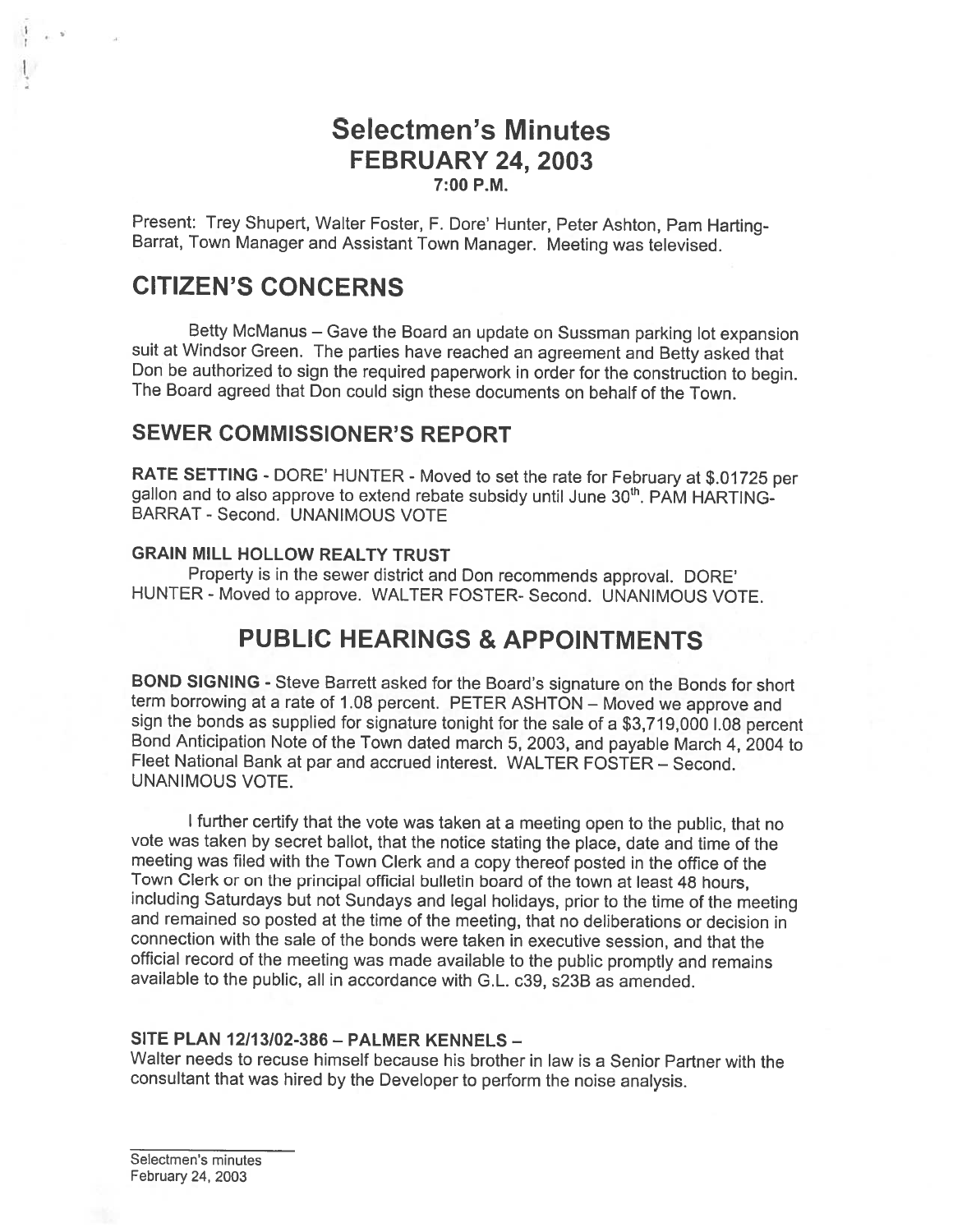Ron Peabody spoke about the sound study he had performed. Mr. O'Neil the consultant spoke about the opinion he has developed. He feels that there will be an increase in noise for Crestwood Condos and <sup>a</sup> reduction for Brook Run Condos at around 3 decibels and that is just under our perception level. He reviewed the materials of the current kennel as well as the proposed materials that would be used in the new construction. He came to the opinion that they are proposing to use materials that will be good for the reduction of noise. In addition, he suggested <sup>a</sup> six-foot wooden fence (solid) in lieu of <sup>a</sup> six foot high earthen berm as they are near wetlands. The Consultant has suggested this and Northwest agreed to install the fence which would offset the 3 decibels.

Dore' asked about the fabric type material. Mr. O'Neil said it would not really work to reduce noise further as it is not employed at all times.

Peter asked about the location of the fence.

Mary from Hillside Place — She said she hears the dogs and suggested we try the wood fence and hoped it would help.

Bob Lessard asked about the distance of 1000 feet. He wanted to know how they had come up with the numbers they used. Mr. O'Neil said he used GPS from the closest corner of the kennel to the nearest Condo at Crestwood...

Mike Costello — Hears the dogs and wonders what the summer will be like with the kennel closer.

Carla from Crestwood said that she has lived there 10 years and complained about the noise from the kennel saying she has to sleep with <sup>a</sup> fan on to drown out the noise.

Jessica Basset — Brought up several issues regarding the decibels. She wanted to know about the enforcement.

Brook Run Resident Ms. O'Neil offered decibel information she had found on the Internet.

Trey spoke about the kennel in his neighbor hood and that the barking can be <sup>a</sup> problem.

DORE' HUNTER — Moved to Close the public hearing and take under advisement. PAM HARTING BARRAT - Second. UNANIMOUS VOTE

Dore' asked that language like that of the Dog Day Care on Route 2A decision regarding our right to hold open the right to enforce noise levels, and such in the future.

SITE PLAN SPECIAL PERMIT #1 1118198-366— ASSISTED LIVING AMENDMENT PETER ASHTON — Moved we continue to MARCH 24 at 8:00. PAM HARTING BARRAT — Second. UNANIMOUS VOTE.

STORM WATER MANAGEMENT — Doug updated the Board on <sup>a</sup> new regulation and under such, we need to submit <sup>a</sup> notice of intent by March 10. We are far ahead of other communities and will have less cost impact to us. They discussed the schedule of tasks and Woodward and Curren are preparing the required documents. The cost could be as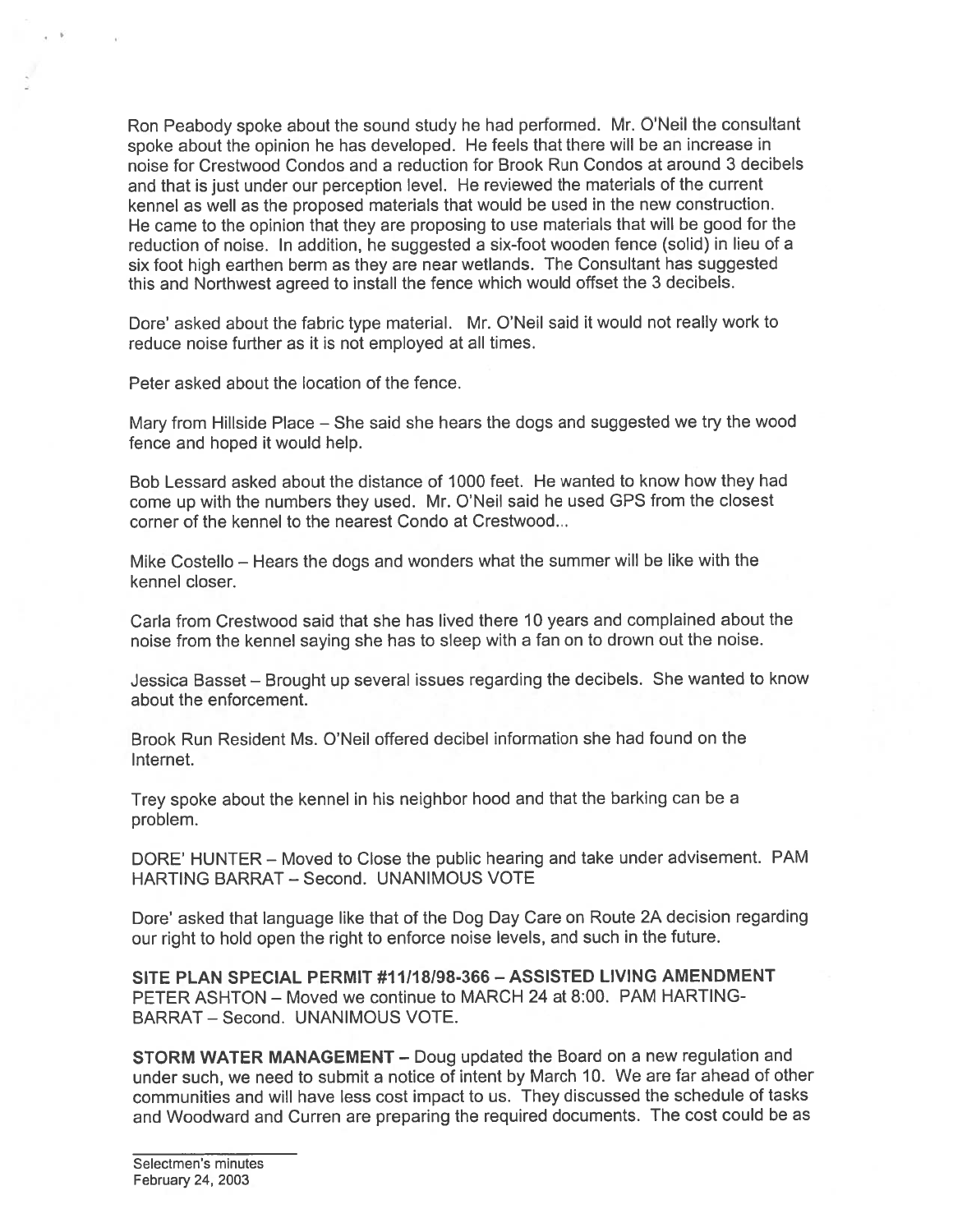much as 10-20,000 per year for the next five years. Peter suggests we ge<sup>t</sup> the Stream Team and SUASCO to help us with some of the tasks. Walter suggested we forward add this to the Lt. Governors Office even though it is <sup>a</sup> federal mandate.

STARBUCK'S COFFEE — COMMON VICTUALER — 411 MASS AVE. DORE' HUNTER — Moved to Approve. PETER ASHTON — Second. UNANIMOUS VOTE.

## SELECTMEN'S BUSINESS

FY04 BUDGET DISCUSSION — No changes

ANNUAL TOWN MEETING WARRANT — The Chairman assigned articles and made <sup>a</sup> first pass at recommendations. Staff will gather information as requested on several articles.

TAC — ROUTE 2A DISCUSSION — Peter gave an overview of his meeting with TAC. They have traffic issues as they relate to 2A. He suggested we have <sup>a</sup> meeting/discussion on what we may want to do with the traffic on 2A in the spring. Peter suggested we <sup>p</sup>lan on discussing this in late April/May. Peter will coordinate with TAC.

SWEENEY TRUST -61 USE CONVERSION - Walter felt the CPA should have time to review these materials. Peter noted its ranking on the list is low. Peter asked Walter to bring to CPA for their comment. The Board felt the acquisition of this property was out of the question at this time.

AT&T PERFORMANCE HEARING FOLLOW-UP— Atty. Solomon reviewed options under performance hearing. It was noted that we run the letter by the Cable Advisory Committee. The Board wanted the timeline for follow-up date certain within the next 30 days WaIter wanted more action in #5 more forceful words as well as the Senior Discount.

LETTER TO CONGRESSMAN MEEHAN - ASSABET RIVER RAIL TRAIL - The letter was discussed and felt that we will ge<sup>t</sup> <sup>a</sup> higher priority on the list. Dore' offered to reword the proposed letter.

ACHC AFFORDABLE HOUSING REFINANCE REQUEST FOR BOARD CONSENT — First time homeowner refinance. PAM HARTING-BARRAT — Moved to Approve - DORE' HUNTER — Second. UNANIMOUS VOTE.

OTHER BUSINESS None

# CONSENT AGENDA

PETER ASHTON— Moved to approve.— DORE' HUNTER - Second. UNANIMOUS VOTE.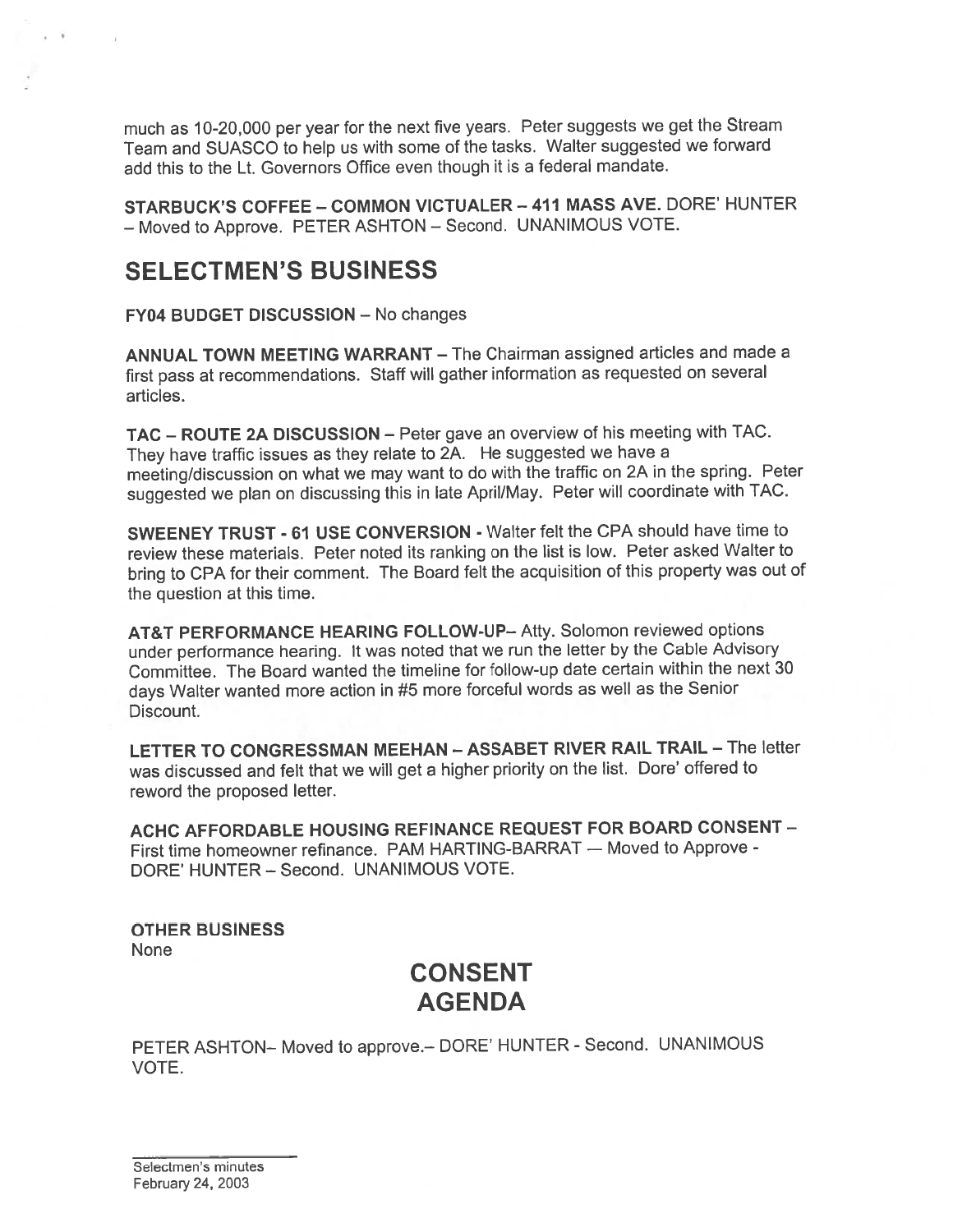# TOWN MANAGER'S REPORT

Don updated the Board on the snow budget.  $$20,090$  in the red.

hristine Recording Clerk

 $\mathcal{C}^{\mathrm{c}}$ 

P. Harting **Clerk**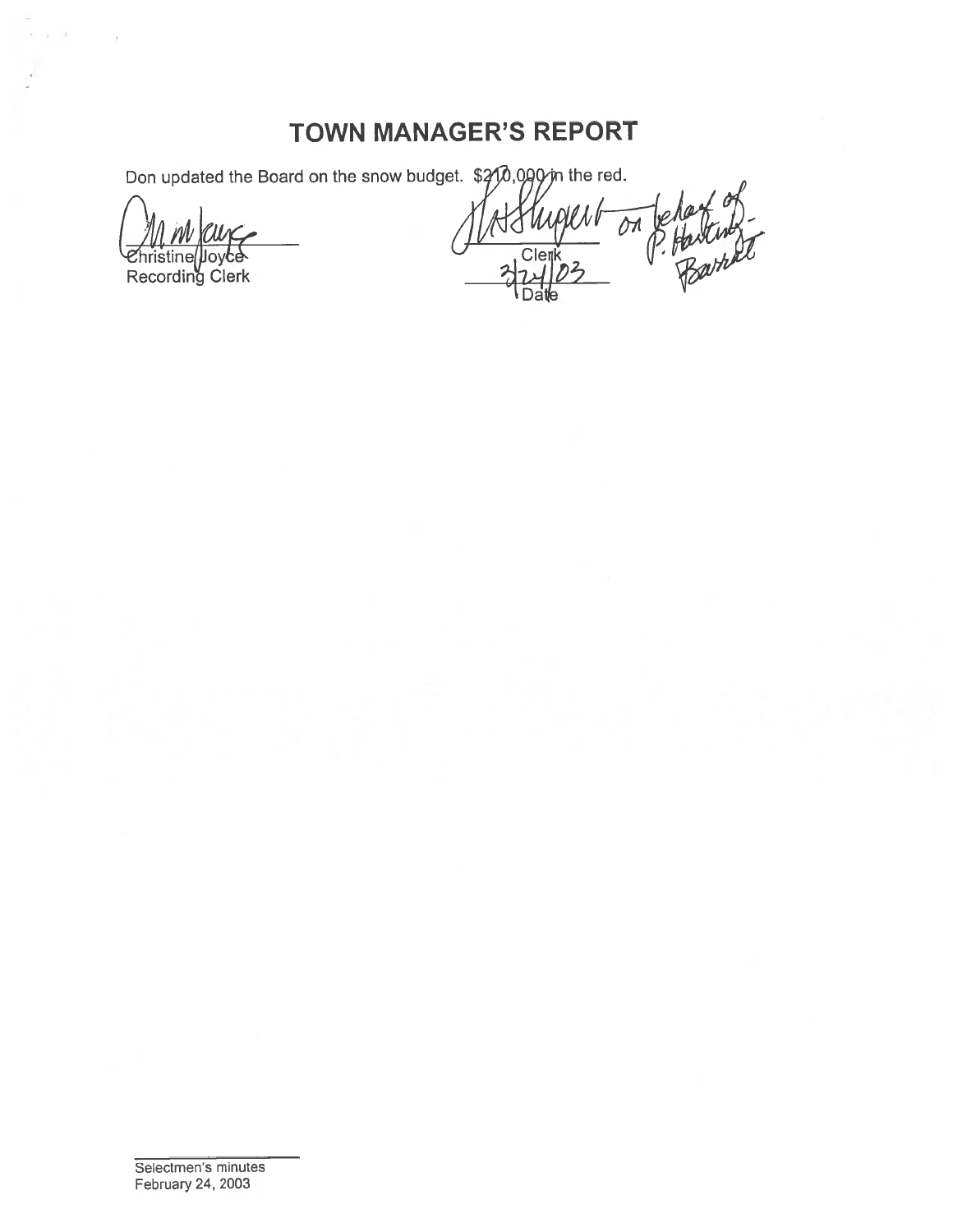TO: Board of Selectmen, Sewer Commissioners

FROM: Trey Shupert, Chairman

SUBJECT: Selectmen and Sewer Commissioners Report

# February 24, 2003

MEETING BEGINS AT 7:00 P.M.

## I. CITIZEN'S CONCERNS

#### ii SEWER COMMISSIONER'S BUSINESS

- 1. 7:05 RATE SETTING FOR MARCH Enclosed please find recommendations and staff comments for Board consideration.
- 2. 7:08 GRAIN MILL HOLLOW REALTY TRUST Enclosed please find a request for <sup>a</sup> special hook-up arrangemen<sup>t</sup> at 4 High Street for Commissioner's consideration.

#### III. PUBLIC HEARINGS & APPOINTMENTS

- 3. 7:10 BOND SIGNING Staff will have short term borrowing papers for Board signature.
- 4. 7:15 SITE PLAN #12113102-386, PALMER KENNELS, 350 GREAT ROAD Continued from February 10, <sup>2003</sup> - Enclosed please find resident comments in the subject regard.
- 5. 7:45 SITE PLAN SPECIAL PERMIT #11118198-366 AMENDMENT, ACTON ASSISTED LIVING, DEVON DRIVE (Continued from February 10, 2003). Enclosed <sup>p</sup>lease find correspondence from the petitioner asking for <sup>a</sup> continuance to <sup>a</sup> meeting in April for Board review.
- 6. 8:30 STORM WATER Doug Halley will be in to discuss the Draft Storm Water Management Plan with the Board.
- 7. 9:00 STARBUCKS COMMON VICTUALER LICENSE 411 MASS AVE. —Continued from January 13, <sup>2003</sup> — Enclosed <sup>p</sup>lease find staff comments for Board review.

#### IV. SELECTMEN'S BUSINESS

8. BUDGET DISCUSSION - Ongoing general discussion.

9. ANNUAL TOWN MEETING DRAFT WARRANT — Enclosed please find <sup>a</sup> current draft warrant for Board consideration.

10. TAC -ROUTE 2A DISCUSSION.

I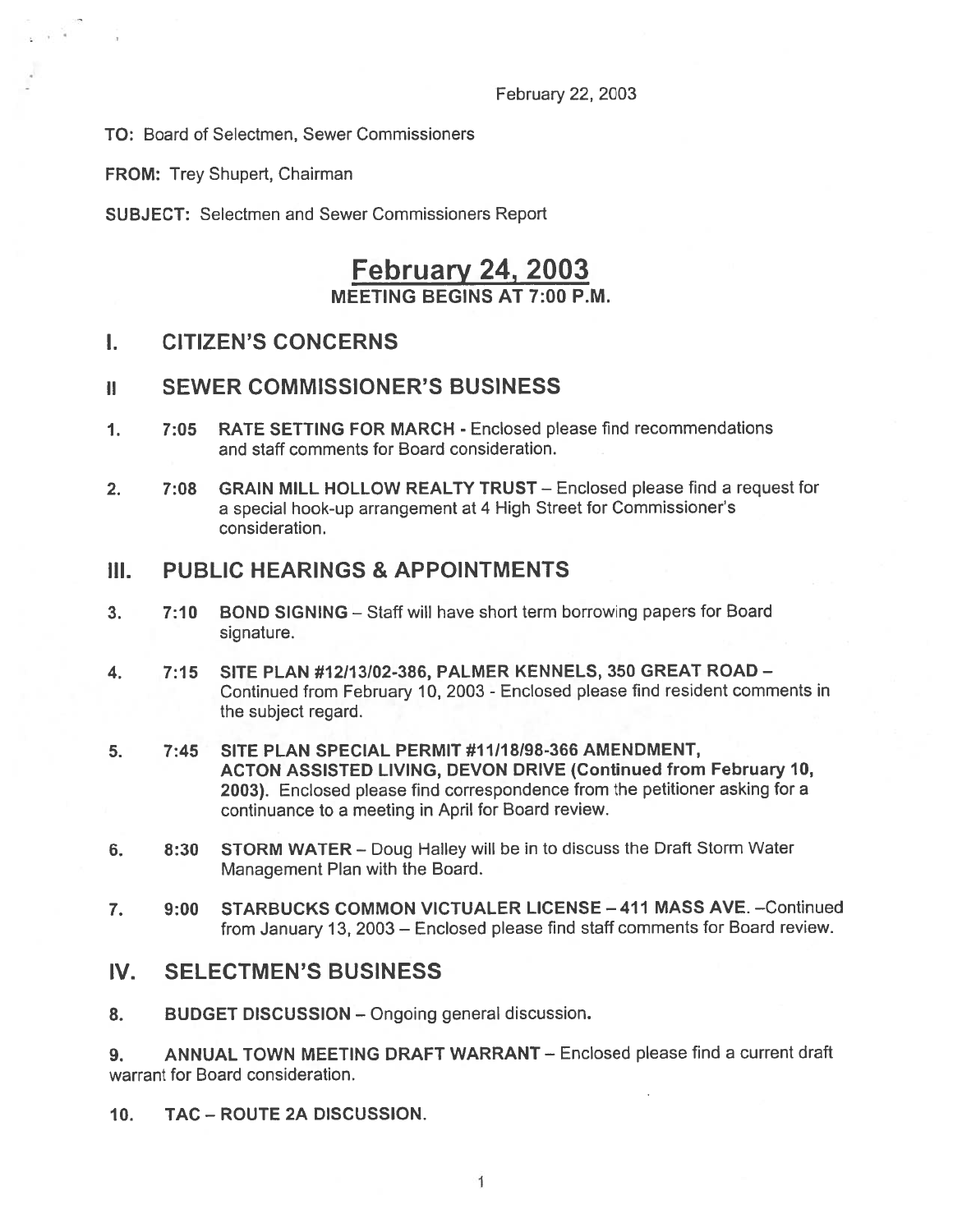11. SWEENEY TRUST 61A, 108 WILLOW STREET - Enclosed please find a notice of intention to convert this property to another use for Board action.

12. AT&T PERFORMANCE HEARING FOLLOW-UP — Enclosed <sup>p</sup>lease find <sup>a</sup> draft letter to Comcast (AT&T) for Board consideration.

13. LETTER TO REPRESENTATIVE MEEHAN — Enclosed <sup>p</sup>lease find <sup>a</sup> draft letter regarding reauthorization of funding for the AART, for Board consideration

14. ACHC REQUEST FOR BOARD OF SELECTMEN CONSENT — Enclosed <sup>p</sup>lease find correspondence from ACHC requesting the Board of Selectmen consent regarding affordable

15. OTHER BUSINESS

## V CONSENT AGENDA

16. ACCEPT MINUTES — Enclosed <sup>p</sup>lease find the Minutes January 27, <sup>2003</sup> for Board acceptance.

17. BETSY BALL GIFT ACCOUNT — Enclosed <sup>p</sup>lease find <sup>a</sup> CONFIDENTIAL reques<sup>t</sup> received from staff for an allocation from the Betsy Ball Fund for Board consideration.

## VI. TOWN MANAGER'S REPORT

## VII EXECUTIVE SESSION

#### ADDITIONAL INFORMATION

Enclosed <sup>p</sup>lease find additional correspondence that is strictly informational and requires no Board action.

#### FUTURE AGENDAS

To facilitate scheduling for interested parties, the following items are scheduled for discussion on future agendas. This IS NOT <sup>a</sup> complete Agenda.

March 3 — Street Acceptance — Class <sup>I</sup> Moran March 10 — Mock Town Meeting March 24 — Concord Connection continuance

#### GOALS 2002-2003

- 1. Labor Negotiations & Improve Labor Relations environment (PeterfTrey)
- 2. Improve communication with Town Boards (Peter/Trey) Implement chairman Round Table - (Trey) (for Dec/Jan) Revisit <sup>2020</sup> Planning Process for direction to make this process more beneficial towards Implementation of long-term vision (Trey).
- 3. Towne Building Reuse (Walter/Dore'/Peter)
- 4. ALG process be used for purpose of Budget Planning for FY04 (Walter/Trey)
- <sup>5</sup> Residential and commercial Growth (Walter/Pam) (PCRC EDC Continuing to meet)
- 6. Open Space and Recreation Plan (Peter/Walter) Completed
- 7. Health Insurance Trust Agreement (Peter) (Peter still working on getting comments from Water District.)
- 8. Decision on Pentamation Accounting System (Dore'/Peter) (Proposals are being looked at by staff)